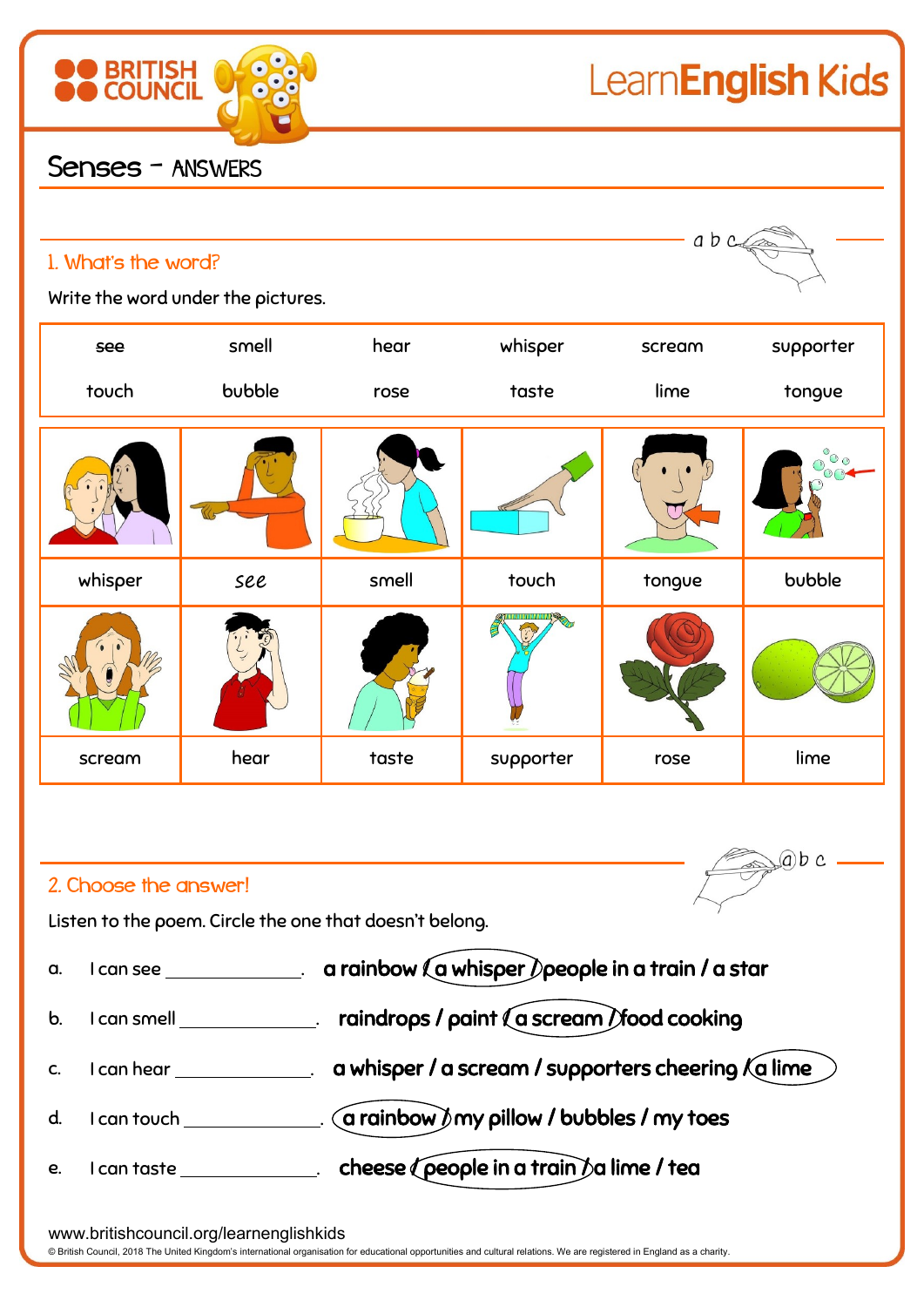## LearnEnglish Kids

|                                                                                                        |      |        |        |         |       | a b c |       |
|--------------------------------------------------------------------------------------------------------|------|--------|--------|---------|-------|-------|-------|
| 3. Fill it in!                                                                                         |      |        |        |         |       |       |       |
| Think about the poem. Write the missing words in the sentences.                                        |      |        |        |         |       |       |       |
| bad                                                                                                    | star | senses | tastes | day     | world | high  | quiet |
| When I look at a $\underline{\hspace{1cm}}$ star $\underline{\hspace{1cm}}$ I see very far away.<br>a. |      |        |        |         |       |       |       |
| b.                                                                                                     |      |        |        |         |       |       |       |
| I can hear things that are <u>equiet</u> and loud.<br>C.                                               |      |        |        |         |       |       |       |
| I can touch things that are high and low.<br>d.                                                        |      |        |        |         |       |       |       |
| Different foods have different __________ tastes ________.<br>e.                                       |      |        |        |         |       |       |       |
| f.<br>Seeing, smelling, hearing, touching and tasting are called __________ senses                     |      |        |        |         |       |       |       |
| Our senses help us to understand the world<br>9.                                                       |      |        |        |         |       |       |       |
| We see, smell, hear, touch and taste things every ____________ day _________.<br>h.                    |      |        |        |         |       |       |       |
|                                                                                                        |      |        |        |         |       |       |       |
|                                                                                                        |      |        |        |         |       |       |       |
| 4. Match them up!                                                                                      |      |        |        |         |       |       |       |
| Listen to the poem. Match the words that rhyme, for example rain and train.                            |      |        |        |         |       |       |       |
| far                                                                                                    |      |        |        | class - |       |       |       |
| team<br>grass                                                                                          |      |        |        |         |       |       |       |
| star<br>scream                                                                                         |      |        |        |         |       |       |       |
| cool                                                                                                   |      |        |        | rose    |       |       |       |
| toes                                                                                                   |      |        |        | skin    |       |       |       |
| sweet                                                                                                  |      |        |        |         |       |       |       |
| pool<br>sea                                                                                            |      |        |        |         |       |       |       |
|                                                                                                        | in   |        |        | feet    |       |       |       |
|                                                                                                        |      |        |        |         |       |       |       |

www.britishcouncil.org/learnenglishkids

**SO BRITISH OF 888** 

© British Council, 2018 The United Kingdom's international organisation for educational opportunities and cultural relations. We are registered in England as a charity.